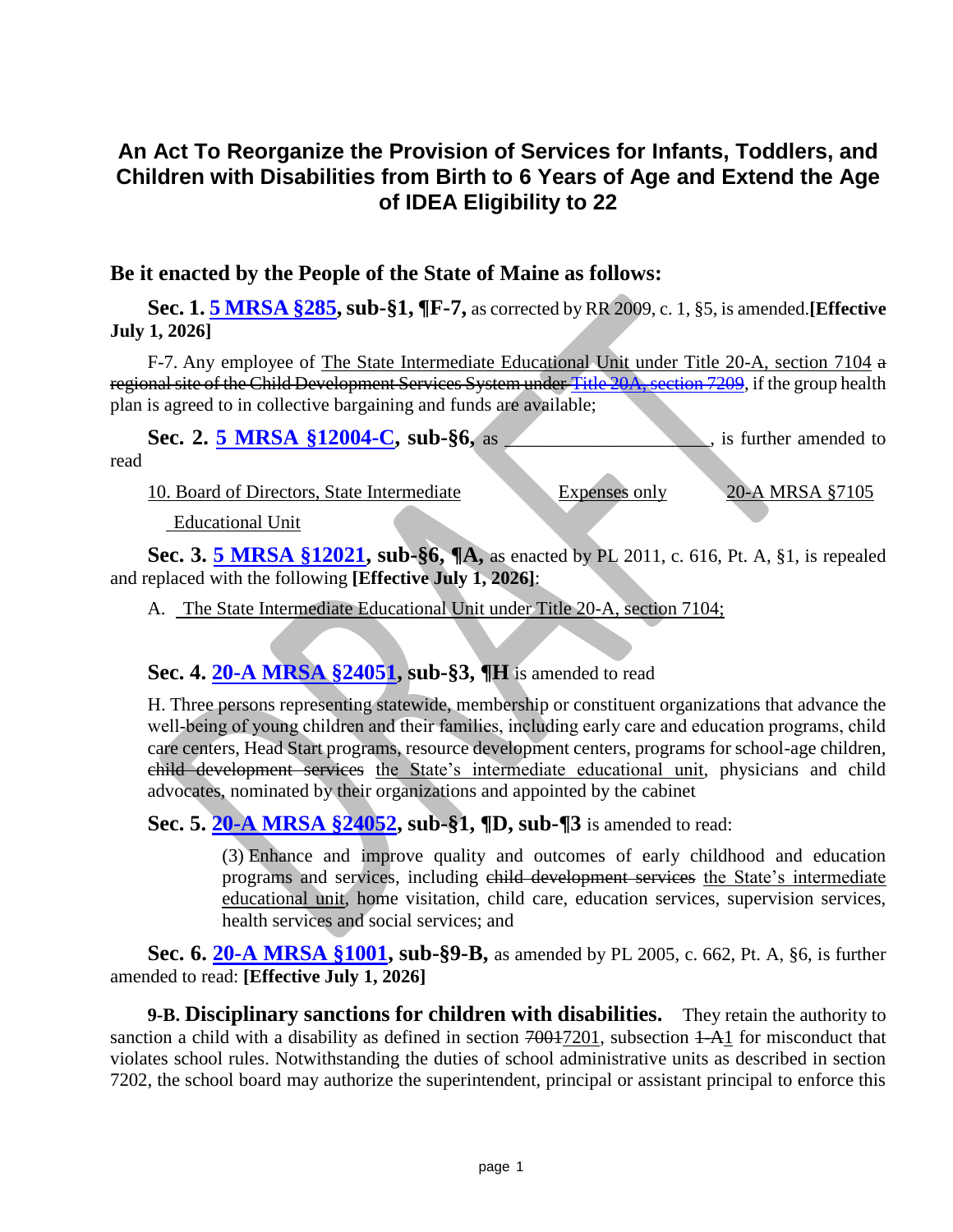subsection by allowing the superintendent, principal or assistant principal to suspend a child with a disability up to a maximum of 10 days individually or cumulatively for infractions of school rules. When a child with a disability is suspended for 10 days or less individually or cumulatively within a school year for a violation of school rules, the school board is not required to provide a tutor, transportation or any other aspect of the student's special education program. Discipline of children with disabilities must be consistent with the requirements of the federal Individuals with Disabilities Education Act, 20 United States Code, Section 1415(k).

**Sec. 7. [20-A MRSA §5201,](https://legislature.maine.gov/legis/statutes/20-A/title20-Asec5201.html) sub-§3, ¶E,** as amended by PL 2005, c. 662, Pt. A, §12, is further amended to read **[effective July 1, 2026]**:

E. The eligibility for a child with a disability is governed by section  $7001,7201-A$ , subsection  $1-A1$ .

**Sec. 8. [20-A MRSA §6202,](https://legislature.maine.gov/legis/statutes/20-A/title20-Asec6202.html) first ¶,** as amended by PL 2015, c. 40, §4, is further amended to read **[Effective July 1, 2026]**:

The commissioner shall establish a statewide assessment program to measure and evaluate on a continuing basis the academic achievements of students in grades 3 to 12 on the accountability standards set forth in section 6209 and in department rules implementing that section and other curricular requirements. The commissioner may elect to provide for the use of alternative measures of student achievement in grades 9 to 12. This assessment applies to students in the public elementary and secondary schools, in public charter schools, as that term is defined in section 2401, subsection 9, and in all private schools approved for tuition whose school enrollments include at least 60% publicly funded students, as determined by the previous school year's October and April average enrollment. The assessment program must be adapted to meet the needs of children with disabilities as defined in section 70017201-A, subsection  $1-A1$  or other students as defined under rules by the commissioner.

#### **Sec. 9. 20-A MRSA §7001, sub-§1-B, ¶B,** is amended to read:

B. For children at least 3 years of age and under 202 years of age evaluated in accordance with the federal Individuals with Disabilities Education Act, 20 United States Code, Section 1414, subsections (a) to (c) as measured by both standardized, norm-referenced diagnostic instruments and appropriate procedures with delays or impairments such that the children need special education:

(1) A child at least 3 years of age and under 6 years of age with a significant developmental delay, at the discretion of the intermediate educational unit or school administrative unit, as defined in rules adopted by the department, in one or more of the following areas: cognitive development; physical development, including vision and hearing; communication development; social or emotional development; adaptive development; or

(2) A child with at least one of the following:

(a) Intellectual disability;

- (b) Hearing impairment, including deafness;
- (c) Speech or language impairment;
- (d) Visual impairment, including blindness;
- (e) Serious emotional disturbance;
- (f) Orthopedic impairment;

(g) Autism;

(h) Traumatic brain injury;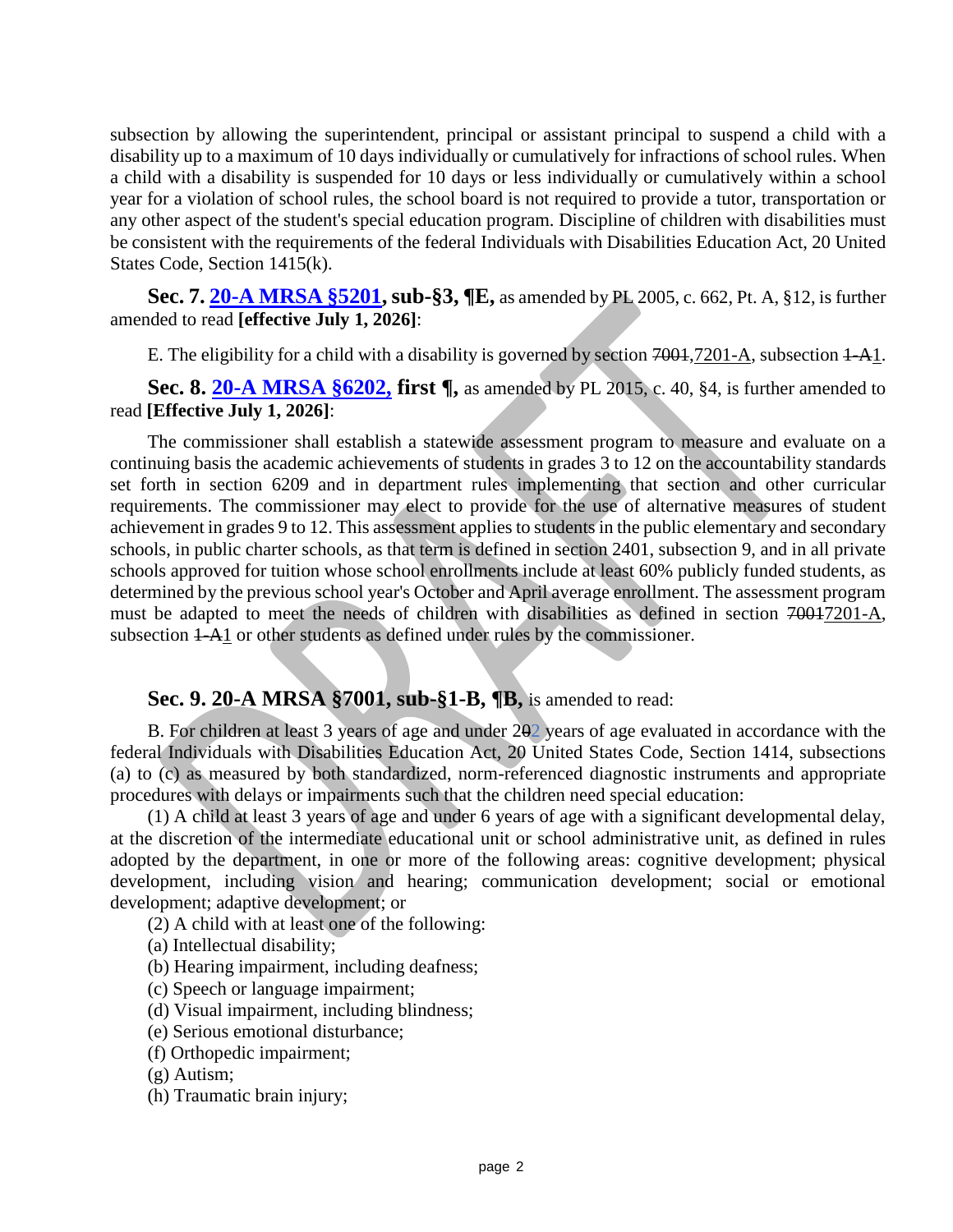- (i) Other health impairment;
- (j) Specific learning disabilities;
- (k) Deafness and blindness; and
- (l) Multiple disabilities.

This paragraph is repealed July 1, 20234.

## **Sec. 10. 20-A MRSA §7001, sub-§2-A** is amended to read:

**2-A. Free, appropriate public education.** "Free, appropriate public education" means special education and related services that are provided at public expense, under public supervision and direction and without charge; meet the standards of the department; include an appropriate preschool, elementary school or secondary school education in the State; and are provided in conformity with the individualized family service plan or individualized education program. The Child Development Services System shall provide free, appropriate public education to a preschool child with disabilities who reaches 5 years of age between July 1st and October 15th if that child is already receiving free, appropriate public education through the Child Development Services System and the child's individualized education program team determines, in accordance with rules adopted by the commissioner, that it is in the best interest of the child not to enroll that child in kindergarten until the start of the following school year. This subsection is repealed July 1, 20234.

#### **Sec. 11. 20-A MRSA §7008** is enacted to read:

#### **§7008. Repeal.**

This chapter is repealed July 1, 2026.

**Sec. 12. 20-A MRSA** is amended to read **[Effective July 1, 2026]**:

# **CHAPTER 301-A: EARLY INTERVENTION SERVICES**

## **§7101. Purpose and commitment**

The purpose of this chapter is to implement Part C of the federal Individuals with Disabilities Education Act, 20 U.S.C. §1401 *et. Seq* beginning July 1, 2026. The State of Maine is committed to ensuring that all eligible infants and toddlers with disabilities are identified, evaluated, and provided with the early intervention services selected by their Individualized Family Services Plan Team and described in their Individualized Family Services Plan.

## **§7102. Definitions**

Beginning July 1, 2026, as used in this Chapter, the following terms have the following definitions: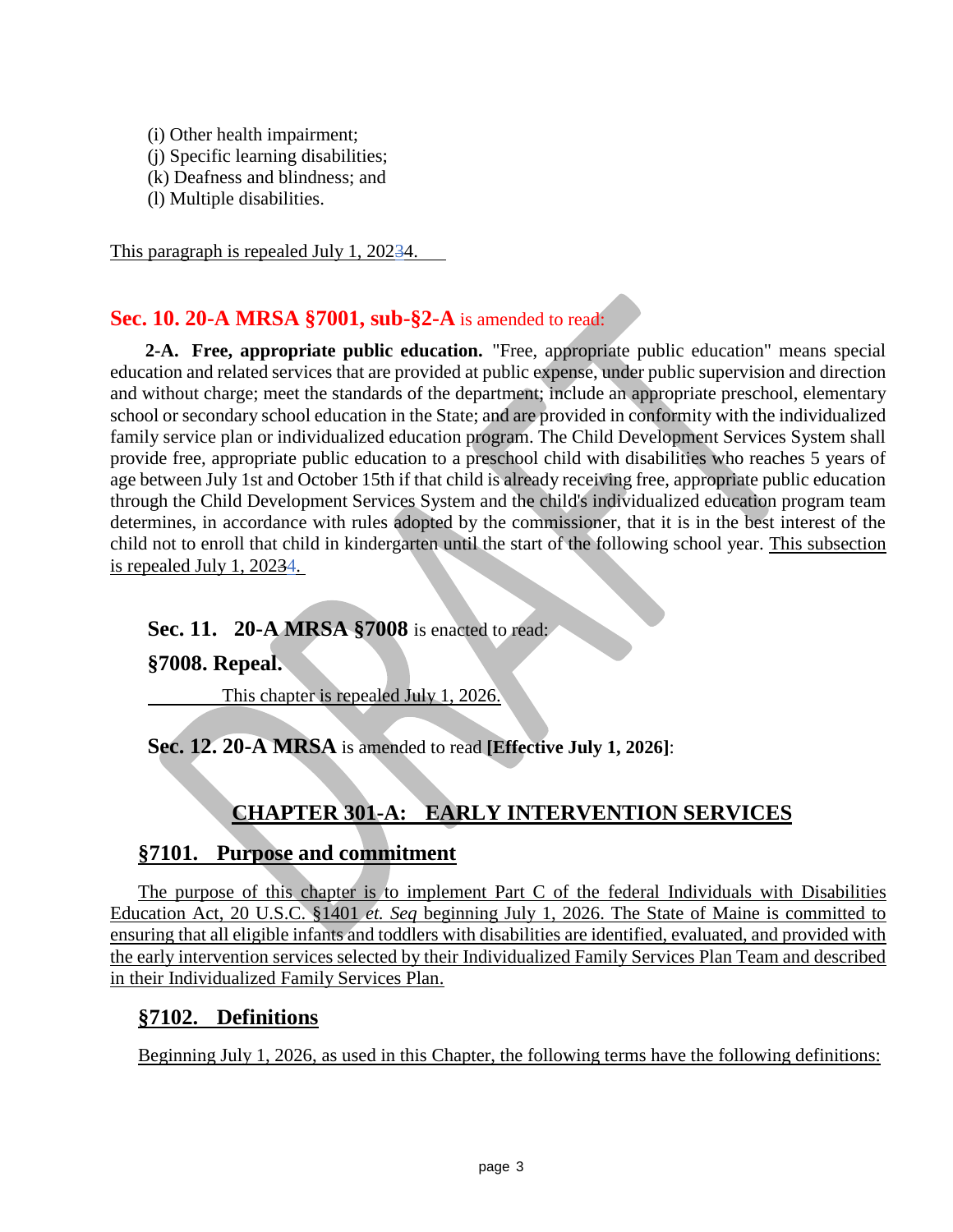**1. Birth to under age three.** "Birth to under age three" means from the day a child is born until their third birthday.

**2. Infant or toddler with a disability.** "Infant or toddler with a disability" means a child from birth to under 3 years of age:

A. Who needs early intervention services because the child has a significant developmental delay, as measured by both diagnostically appropriate instruments and procedures, in one or more of the following areas: cognitive development; physical development, including vision and hearing; communication development; social or emotional development; and adaptive development; or

B. With a diagnosed physical or mental condition that has a high probability of resulting in a developmental delay, with the condition being such that the child needs early intervention services.

**3. Early intervention services.** "Early intervention services" means developmental services that are provided under public supervision; are provided at no cost except where federal or state law provides for a system of payments by families, including a schedule of sliding fees; are designed to meet the developmental needs of an infant or toddler with a disability, as identified by the individualized family service plan team, in one or more areas including physical development, cognitive development, communication development, social or emotional development and adaptive development; meet the standards of the State; are provided by qualified personnel; to the maximum extent appropriate, are provided in natural environments, including the home, and community settings in which infants or toddlers without disabilities participate; and are provided in conformity with an individualized family service plan.

**4. Individualized Family Services Plan Team.** "Individualized family services plan team" means the group of individuals composed in accordance with Part C of the federal Individuals with Disabilities Education Act, 20 United States Code, 1401 et seq. to determine the individualized family services plan for an infant or toddler with a disability.

**5. Part B.** "Part B" means Part B of the federal Individuals with Disabilities Education Act, 20 United States Code 1401 et seq.

**6. Part C.** "Part C" means Part C of the federal Individuals with Disabilities Education Act, 20 United States Code 1401, et seq.

**7. State intermediate educational unit.** "State intermediate educational unit" or "SIEU" means the State's intermediate educational unit established in section 7104.

## **§7103. Department of Education**

Beginning July 1, 2026, the duties and responsibilities of the Department of Education under this chapter include the following: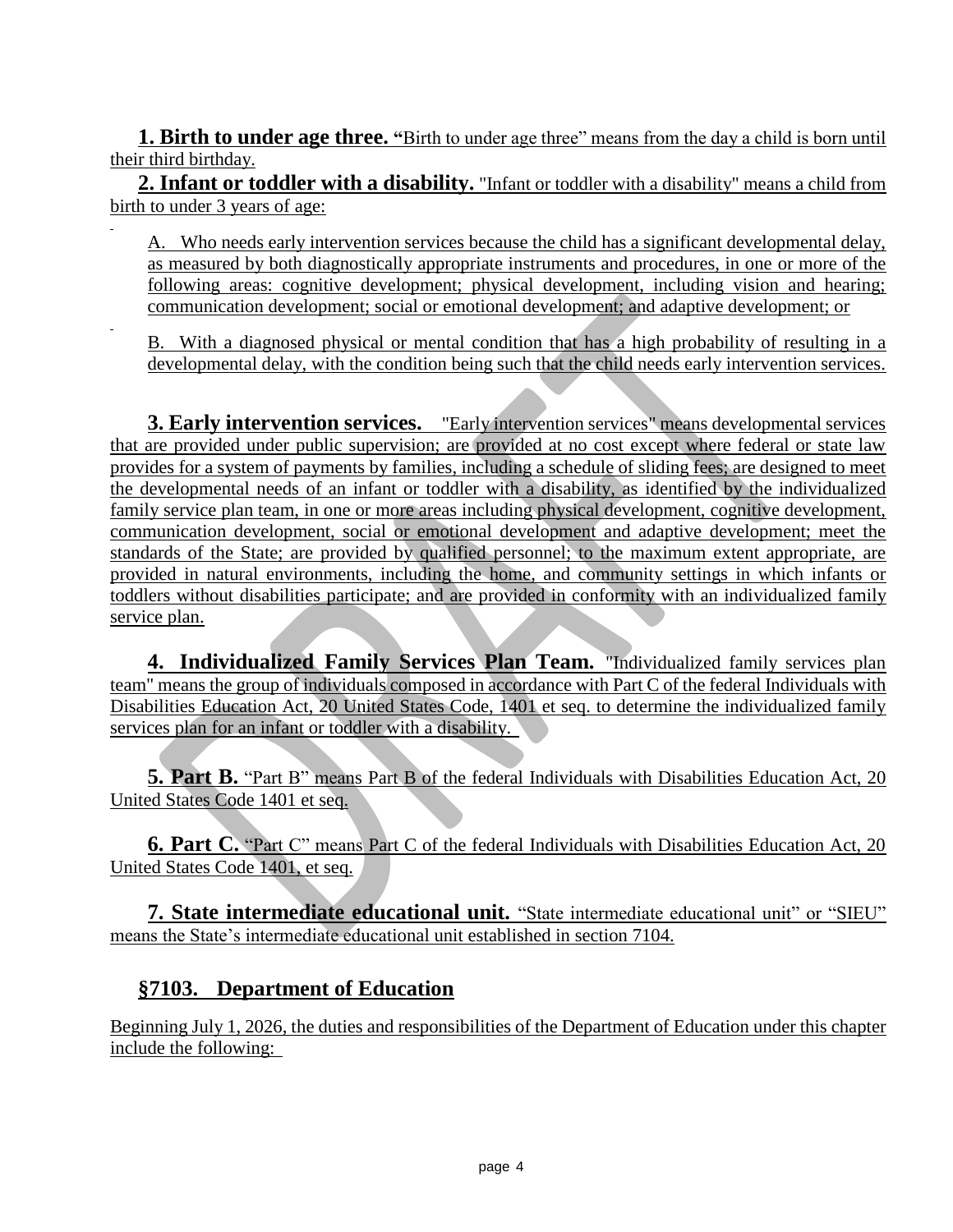- **1. Lead Agency.** Serve as the lead agency for the statewide system pursuant to 20 U.S.C. § 1435, including the identification and coordination of all available resources within the State for services to eligible infants and toddlers with disabilities from birth to under age 3 and their families.
- **2. Federal Part C Coordinator.** Appoint a Federal Part C Coordinator.
- **3. Monitoring and Oversight.** Ensure, through regular, comprehensive monitoring and oversight of the SIEU that:
	- A. Appropriate early intervention services based on scientifically based research, to the extent practicable, are available to all infants and toddlers with disabilities and their families, including Indian infants and toddlers with disabilities and their families residing on a reservation geographically located in the State and infants and toddlers with disabilities and their families who are homeless children and their families;
	- B. A comprehensive child find system that meets the requirements of Part C is available throughout the state;
	- C. A timely, multidisciplinary evaluation of the functioning of each infant and toddler with a disability, and a family-directed identification of the needs of each family of such an infant or toddler to assist appropriately in the development of the infant or toddler is conducted;
	- D. Each infant or toddler with a disability has an IFSP, developed in accordance with Part C, including service coordination in accordance with such plan;
	- E. To the maximum extent appropriate, early intervention services are provided in natural environments, and that the provision of early intervention services for any infant or toddler with a disability occurs in a setting other than a natural environment that is most appropriate, as determine by the parent and the IFSP Team, only when early intervention cannot be achieved satisfactorily for the infant or toddler in the natural environment, and
	- F. Parents are provided with procedural safeguards in accordance with Part C.
- **4. Application.** The Department shall:
	- **A.** Submit an annual application to the United State Department of Education for a Part C grant; and
	- **B.** Include in its annual application a policy for the so-called Extended Part C Option under which a parent of a child with a disability who is eligible for preschool services pursuant to Part B and who previously received early intervention services pursuant to Part C may decline the right to an Individualized Education Plan and a Free Appropriate Public Education in order to choose the continuation of early intervention services from age three until the beginning of the school year following the child's third birthday.
- **5. Funding mechanism.** Develop and maintain a funding mechanism for the SIEU. The funding mechanism must maximize billing through private insurance and MaineCare. The Department shall require the SIEU to enter into a subgrantee agreement with the Department that makes the distribution of federal Part C and state funds contingent on the delivery of early intervention services in accordance with the agreement.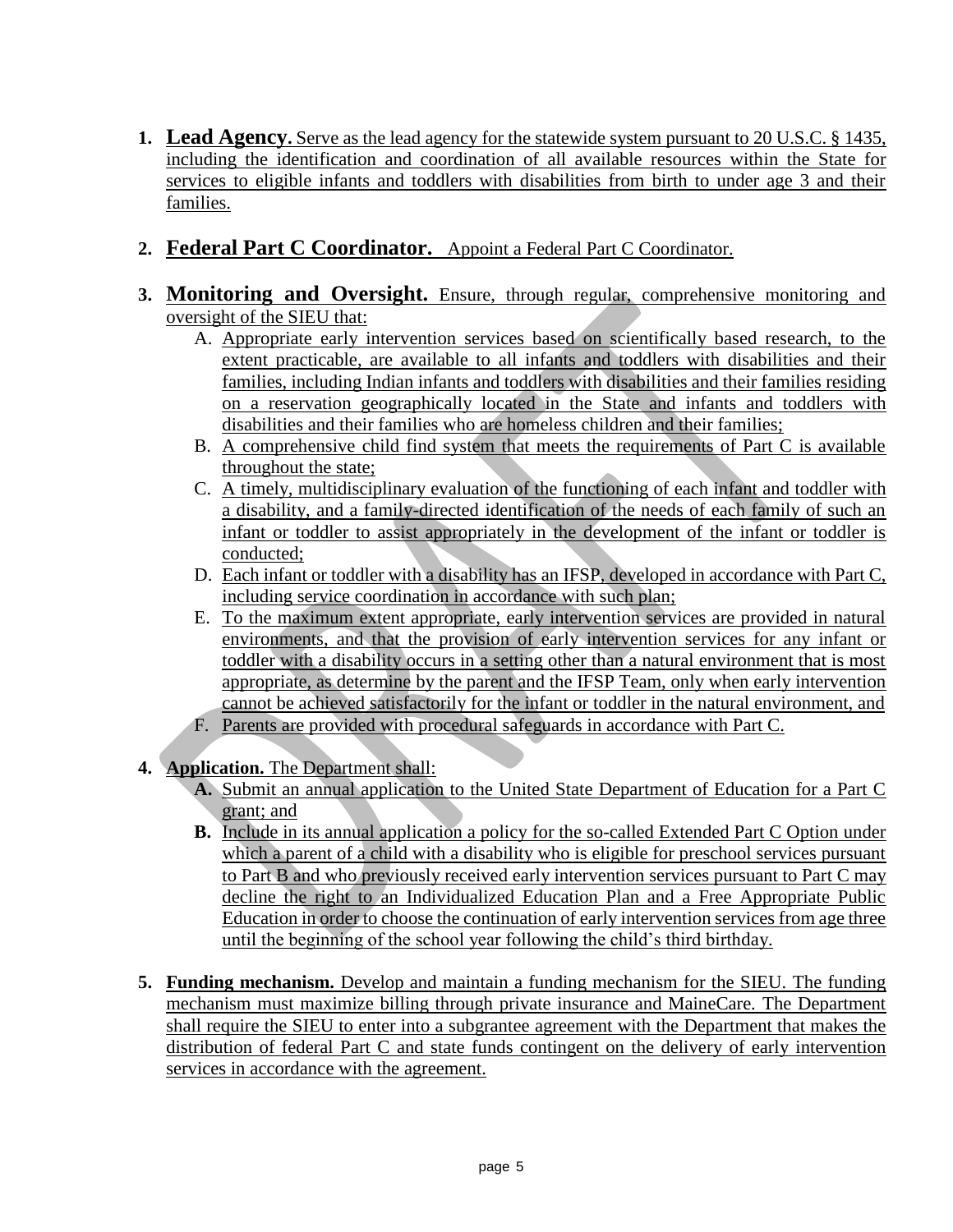- **6. Financial oversight of SIEU.** Provide monitoring and oversight of fiscal activities of the SIEU.
- **7. Interagency Agreements.** Enter into interagency agreements, including agreements that define the financial responsibility of each agency for paying for early intervention services and procedures for resolving interagency disputes.
- **8. Interagency Coordinating Council.** Establish and support a state interagency coordinating council in accordance with Part C.
- **9. Personnel Development.** Develop and implement a comprehensive system of personnel development, including the training of paraprofessionals and the training of primary referral sources with respect to the basic components of early intervention services available in the state.
- **10. Public Awareness Program.** Develop and implement a public awareness program focusing on early identification of infants and toddlers with disabilities and disseminate to all primary referral sources, especially hospitals and physicians, information to be given to parents, especially to parents with premature infants, or infants with other physical risk factors associated with learning or developmental complications, on the availability of early intervention services pursuant to Part C and this chapter as well as procedures for assisting such sources in disseminating such information to parents of infants and toddlers with disabilities.
- **11. Rules.** Develop and adopt rules necessary to carry out Part C and this Chapter including, but not limited to:
	- A. A rigorous definition of the term "developmental delay;"
	- B. Child find;
	- C. Multidisciplinary assessment and family directed assessment;
	- D. The role of the IFSP Team;
	- E. Development, implementation, and periodic review of the IFSP;
	- F. Procedural safeguards;
	- G. Qualifications for all personnel involved in Part C including early intervention service providers;

Rules developed pursuant to the section are major substantive rules as defined in Title 5, chapter 375, subchapter 2-A .

# **§7104. State Intermediate Educational Unit**

Beginning July 1, 2026, the State Intermediate Educational Unit is established as a body corporate and politic and as a public instrumentality of the State for the purpose of identifying, evaluating and providing early intervention services to eligible infants and toddlers with disabilities from birth to under age three and their families. The exercise by the SIEU of the powers conferred by this chapter is the performance of an essential public function by and on behalf of the State.

# **§7105. Board of Directors.**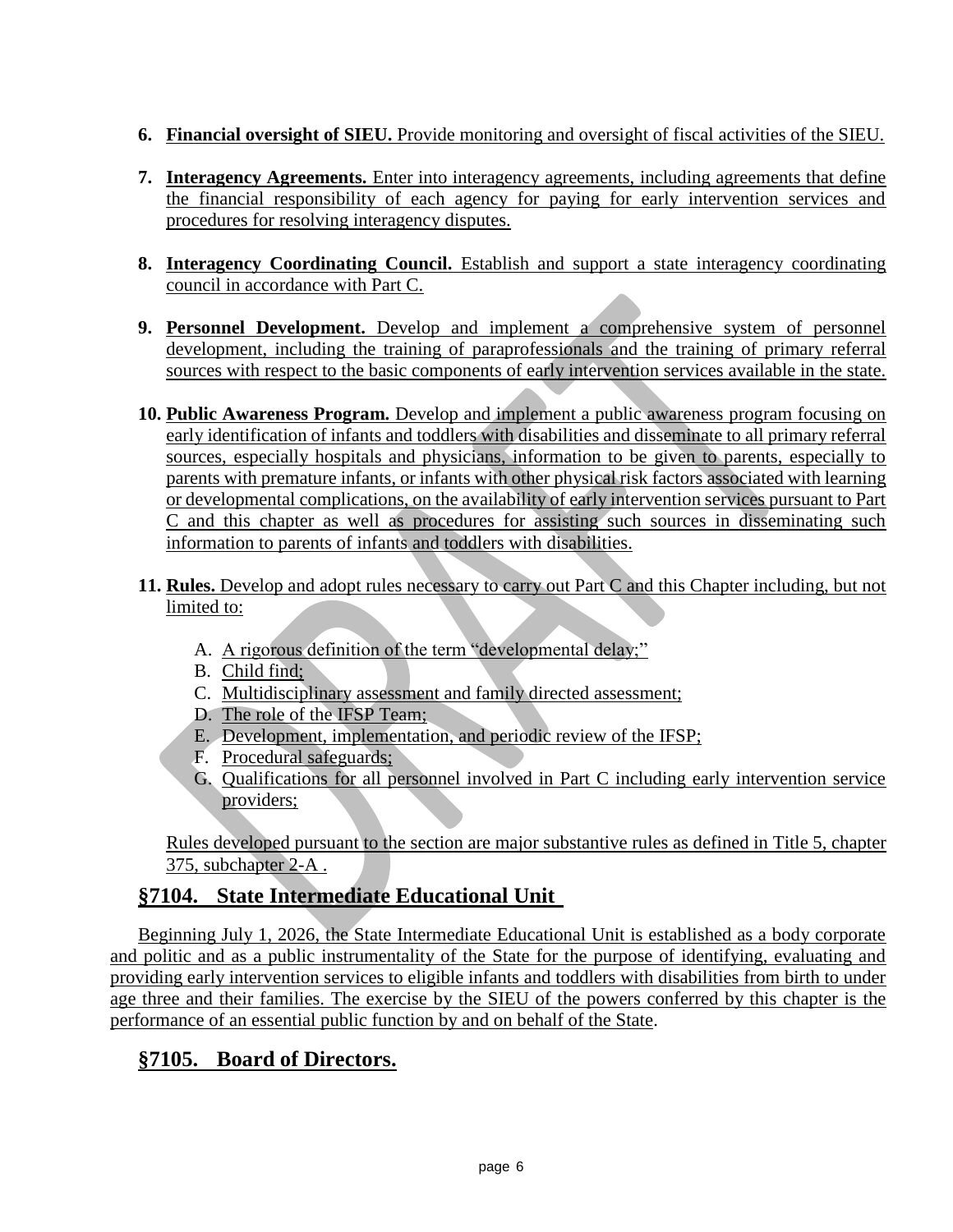The Board of Directors is established in Title 5, section 12004-C, subsection 10 as the policy-making authority and the governing body of the SIEU.

- **1. Membership.** In appointing members to the Board of Directors, the Governor shall give proper consideration to achieving statewide geographical representation, cultural equity and gender equity. Each member appointed by the Governor is subject to review by the joint standing committee having jurisdiction over education matters and confirmation by the Senate. The Board consists of 13 voting members and 3 nonvoting members as follows:
	- A. The Commissioner of Education or the commissioner's designee;
	- B. The Commissioner of Health and Human Services or the commissioner's designee;
	- C. Three parents of infants and toddlers with disabilities who are accessing or have accessed Part C services;
	- D. Two providers of early intervention services;
	- E. A representative of the State Interagency Coordinating Council;
	- F. One representative from a private preschool;
	- G. One representative from a public pre-K program;
	- H. Three members of the general public;

I. Two employees of the SIEU who are selected by the executive director of the SIEU and are non-voting members; and

J. The executive director of the SIEU who serves as the clerk of the Board and is a non-voting member.

- **2. Term.** Each member appointed by the Governor serves for a term of 3 years. . Board members may serve no more than 3 consecutive terms.
- **3. Chair.** The Board shall elect a Chair annually from among its members. A member may not serve more than 2 consecutive terms as Chair.
- **4. Meetings.** The Board shall meet at least quarterly.

#### **§7106. Administrative and Programmatic Functions.**

- 1. **Administrative Functions**. The powers and duties of the Board of Directors include the following administrative functions:
	- A. Develop and adopt policies, including bylaws, necessary or useful for the operation of the SIEU;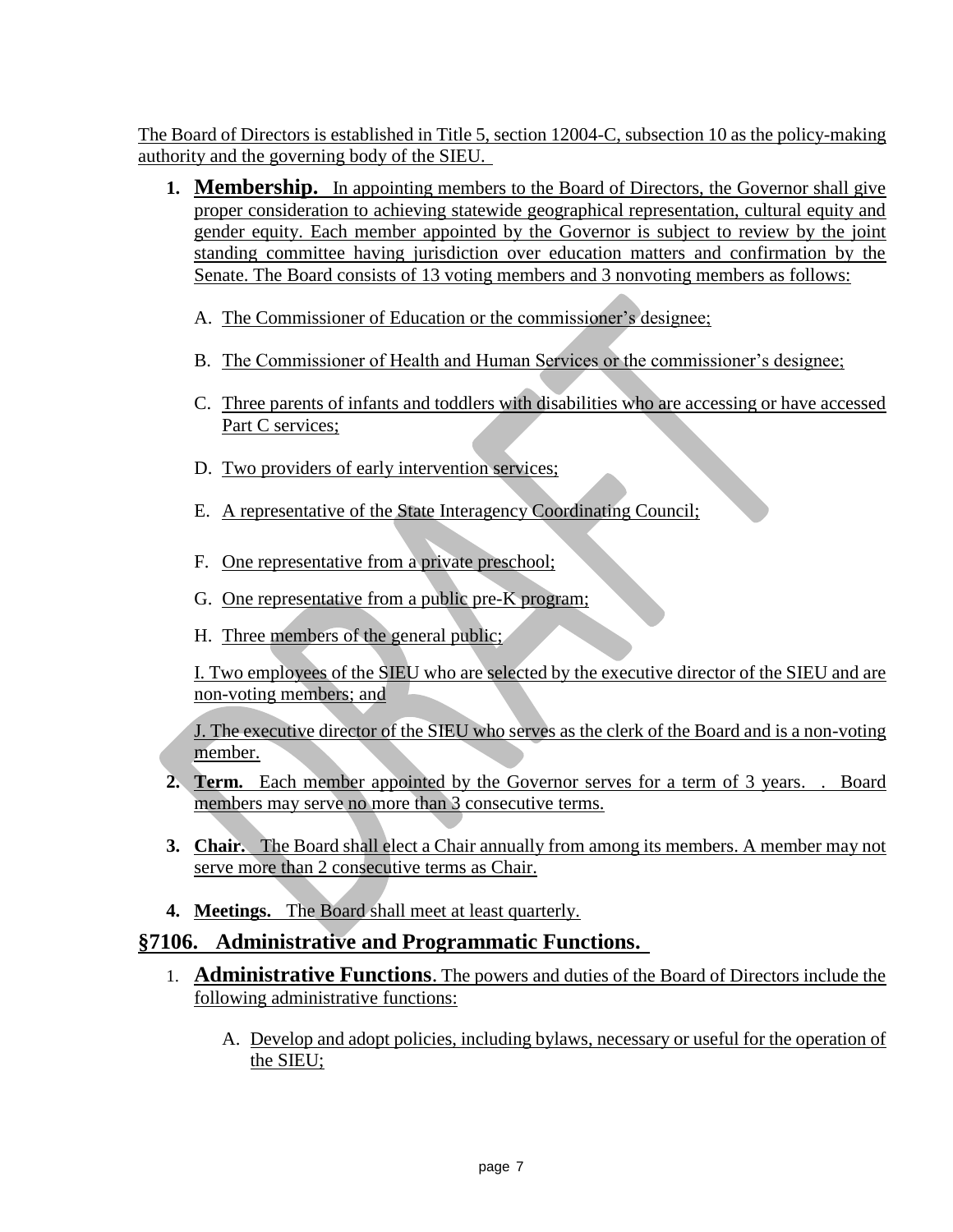- B. Develop and adopt policies necessary or useful for the implementation of Part C and any related Department regulations;
- C. Delegate duties and responsibilities as necessary for the efficient operation of the SIEU;
- D. Hire an executive director;
- E. Appoint a treasurer, who need not be a member of the board of directors, and to accept donations, bequests or other forms of financial assistance for any educational purpose from a public or private person or agency and to comply with rules and regulations governing grants from the federal government or from any other person or agency;
- F. Prepare and adopt an annual budget for the operation of the SIEU and exercise budgetary responsibility and allocate for expenditure by the SIEU all the resources available for the operation of the SIEU and its programs;
- G. Employ professional and other personnel at the state level and regional levels, including those necessary to ensure the implementation of the centralized fiscal and data management systems. All SIEU employees are employees for the purposes of the Maine Tort Claims Act;
- H. Establish standard policies and procedures for a statewide salary and benefits administration system, including personnel classifications, position descriptions and salary ranges, and a standard package of health, retirement and other fringe benefits for SIEU employees;
- I. Develop and implement a statewide salary and benefits administration system and perform the payroll functions for SIEU employees;
- J. Bargain collectively under Title 26, chapter 9-A if the employees of the SIEU choose to be represented by an agent for purposes of collective bargaining. In such circumstances, the SIEU must be considered the public employer for purposes of collective bargaining;
- K. Develop and implement a centralized system for statewide fiscal administration. The SIEU shall establish internal controls and implement accounting policies and procedures in accordance with standards set forth by the State Controller;
- L. Indemnify the directors, officers, and employees affiliated with the SIEU and to purchase and maintain insurance to indemnify any such person to the extent provided in Title 13‑B, section 714;
- M. Collect any fees or costs permitted by Part C and established by Department rule;
- N. Submit quarterly financial statements to the commissioner, the joint standing committee of the Legislature having jurisdiction over education matters and the joint standing committee of the Legislature having jurisdiction over appropriations and financial affairs;
- O. Develop and implement a centralized Part C data management system;
- P. Design and implement a standard, statewide template for contracts with service providers, including policies and procedures for the review of contracts;
- Q. Design and implement a statewide plan to provide professional development and training to SIEU personnel;
- R. Enter into contracts, leases and agreements and any other instruments and arrangements that are necessary, incidental or convenient to the performance of its duties and the execution of its powers under this chapter;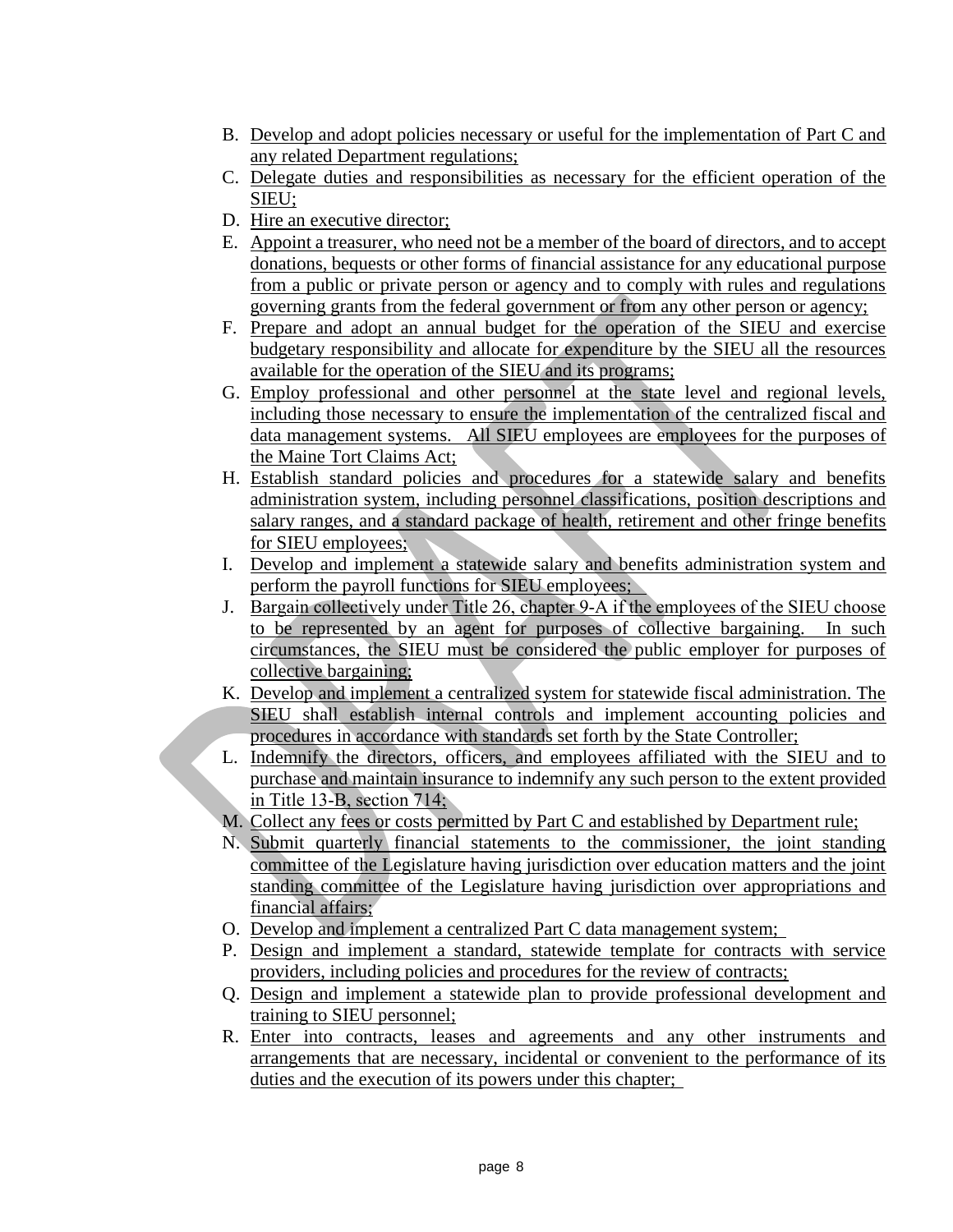- S. Sue or be sued in the name of the SIEU; and
- T. Perform any other act necessary or useful for carrying out its powers, duties or purposes.

**2. Programmatic functions.** Beginning July 1, 2026, the powers and duties of the Board of Directors include the following programmatic functions:

A. Engage in child find activities as required by Part C;

B. Engage in child count activities as required by Part C;

C. Evaluate potentially eligible infants and toddlers and their families, and, using a properly constituted IFSP Team, determine eligibility for early intervention services as required by Part C;

D. Develop, using a properly constituted IFSP Team, an IFSP for every eligible infant and toddler with a disability as required by Part C;

E. Ensure that eligible infants and toddlers with disabilities and their families receive the early intervention services contained in their IFSPs, either by providing the services directly or by contracting with qualified services providers as defined by Department rule;

F. Ensure that children with a disabilities who are eligible for preschool services pursuant to Part B and who previously received early intervention services pursuant to Part C to decline the right to access a Free Appropriate Public Education and to continue to receive early intervention services from age three until the beginning of the school year following the child's third birthday if the parent chooses to remain in Part C instead of transitioning to Part B in accordance with the so-called federal Extended Part C Option;

G. Coordinate with the receiving Part B school administrative units to ensure that infants and toddlers with disabilities are identified as potentially eligible for Part B services;

H. Ensure that parents are provided with procedural safeguards as required by Part C; and

I. Ensure that infants or toddlers and their families who are referred to the SIEU also receive appropriate referrals for support outside of the Part C program, including appropriate public and private programmatic resources, regardless of their eligibility for early intervention services.

## **§7108. Executive Director**

- **1. Employment.** The executive director shall be qualified by training or experience and hired by the Board.
- 2. **Duties and responsibilities.** The executive director shall:
	- A. Perform the duties prescribed for them by the Board;
	- B. Hire and supervise SIEU staff;
	- C. Ensure SIEU staff meet all certification and licensure requirements;
	- D. Reports to Legislature for Part C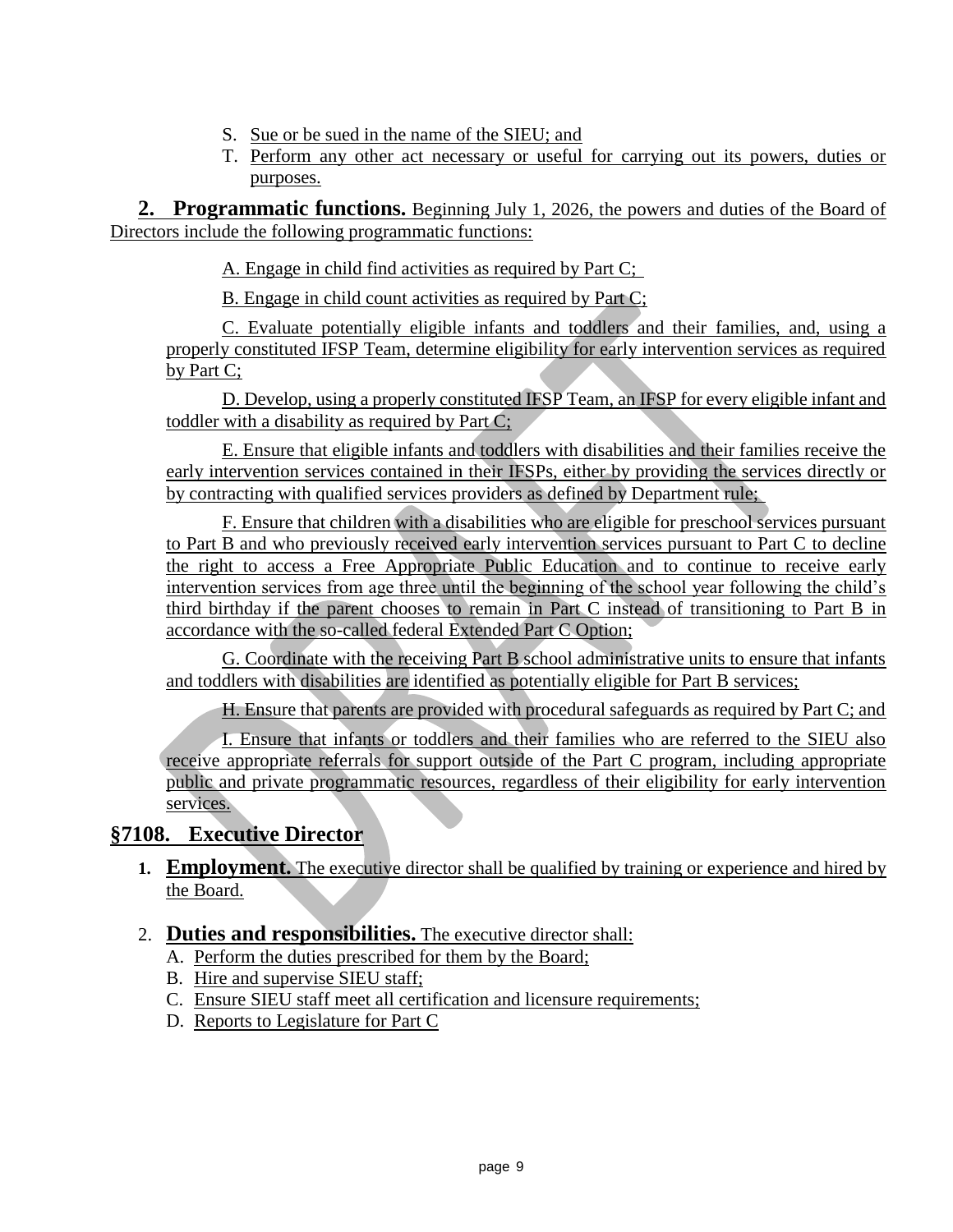**Sec. 13. [20-A MRSA §7201,](https://legislature.maine.gov/legis/statutes/20-A/title20-Asec7201.html) sub-2-A,** is further amended to read **[Effective July 1, 2026]**:

**2-A. Natural or Least restrictive environment.** To the maximum extent appropriate:

A. Early intervention services must be provided in natural environments, including the home, and community settings in which children from birth to under 3 years of age without disabilities participate;

B. Cchildren with disabilities at least 3 years of age and under 202 years of age, including children in public or private institutions or other care facilities, must be educated with children without disabilities. Special classes, separate schooling or other removal of children with disabilities from the regular educational environment may occur only when the nature or severity of the disability of a child is such that education in regular classes with the use of supplementary aids and services cannot be achieved satisfactorily.

### **Sec. 14. 20-A MRSA §7201-A** is enacted to read **[Effective July 1, 20234]**:

#### **§7201-A. Definitions.**

Beginning July 1, 20234, as used in this Chapter, the following terms have the following definitions:

**1. Child with a disability.** "Child with a disability" means a child at least 3 years of age and under 22 years of age evaluated in accordance with the federal Individuals with Disabilities Education Act, 20 United States Code, Section 1414, subsections (a) to (c) as measured by both standardized, norm-referenced diagnostic instruments and appropriate procedures with delays or impairments such that the children need special education:

(1) A child at least 3 years of age and under 6 years of age with a significant developmental delay, at the discretion of the school administrative unit, as defined in rules adopted by the department, in one or more of the following areas: cognitive development; physical development, including vision and hearing; communication development; social or emotional development; or adaptive development; or

(2) A child with at least one of the following:

(a) Intellectual disability;

(b) Hearing impairment, including deafness;

(c) Speech or language impairment;

(d) Visual impairment, including blindness;

(e) Serious emotional disturbance;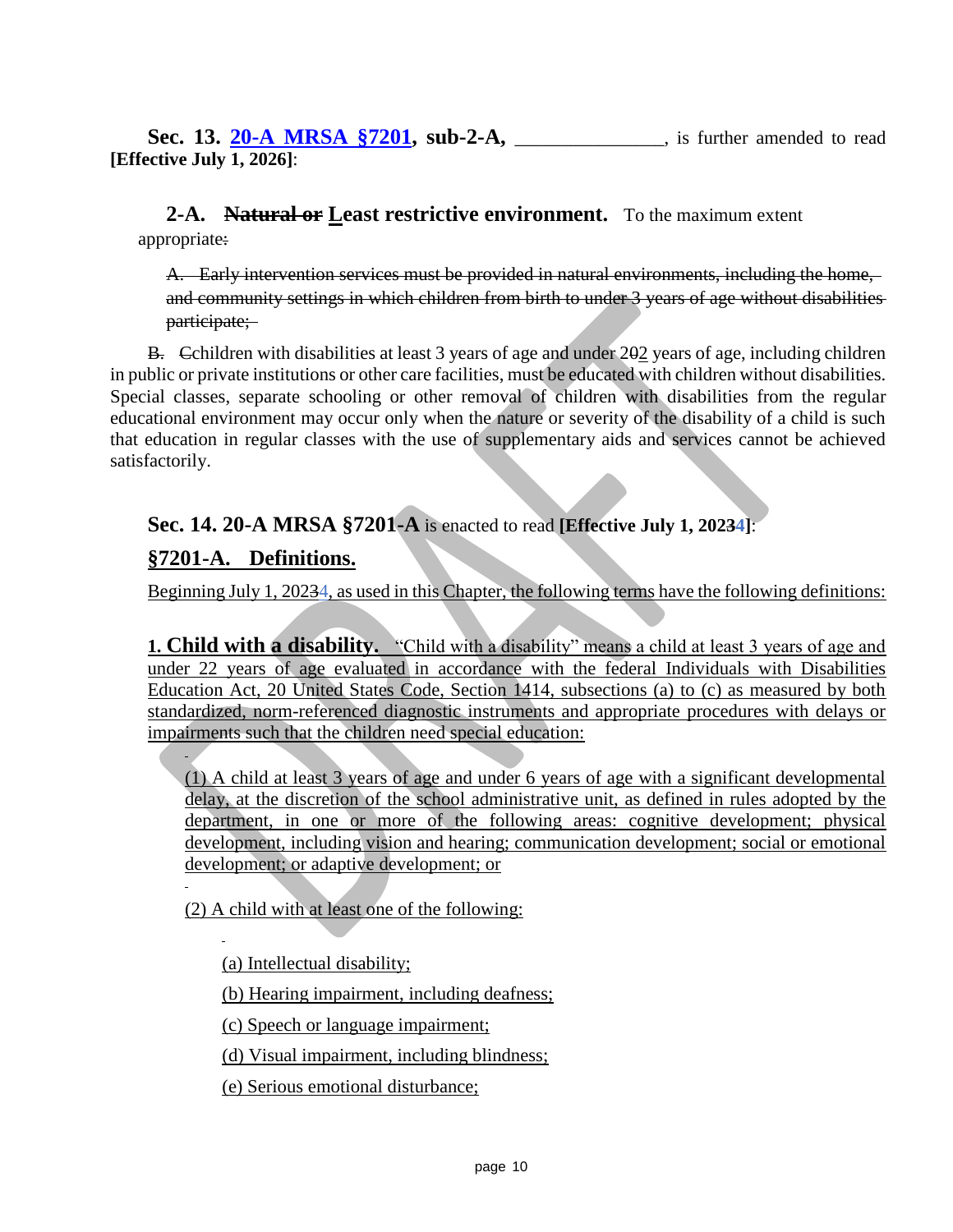(f) Orthopedic impairment; (g) Autism; (h) Traumatic brain injury; (i) Other health impairment; (j) Specific learning disabilities; (k) Deafness and blindness; and

(l) Multiple disabilities.

**2. Free, appropriate public education.** "Free, appropriate public education" or "FAPE" means special education and related services that are provided at public expense, under public supervision and direction and without charge; meet the standards of the department; include an appropriate preschool, elementary school or secondary school education in the State; and are provided in conformity with the individualized education program.

**3. Three to under age 6.** "Three to under age 6" means from a child's third birthday until their 6<sup>th</sup> birthday.

**4. Three to under age 22.** "Three to under age 22" means from a child's third birthday until their 22nd birthday.

Sec. 15. [20-A §7202,](https://legislature.maine.gov/legis/statutes/20-A/title20-Asec7202.html) sub-§1, \_\_\_\_\_\_\_\_\_\_, is further amended to read **[Effective 2022]**:

**1. Identification.** Identify all children at least 3 years of age and under 22 years of age within its jurisdiction who require special education;

**Sec. 16. 20-A §7202, sub-§3,** \_\_\_\_\_\_\_\_\_\_\_\_, is further amended to read **[Effective 2022]**

**2. Diagnosis and evaluation.** Provide the evaluations and assessments required by the federal Individuals with Disabilities Education Act, 20 United States Code, Section 1400 et seq., as amended, to plan and implement a special education program for children with disabilities at least 3 years of age and under 202 years of age within its jurisdiction;

## **Section 17. 20-A MRSA §7203-A [Effective date July 1, 2026]** is enacted to read:

## **§7203-A. Responsibility**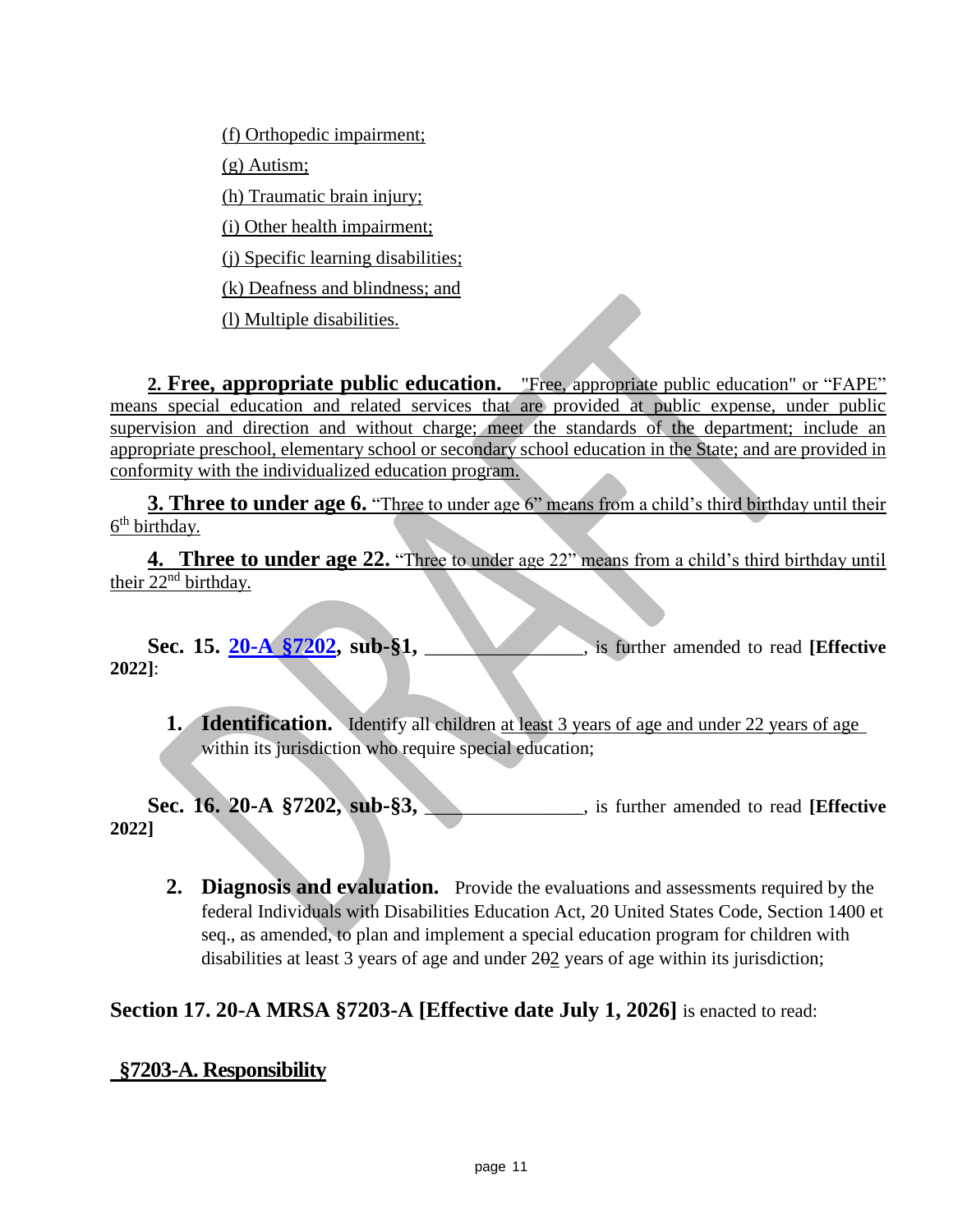The Department of Education is designated as the state education agency responsible for carrying out the State's obligations under the federal Individuals with Disabilities Education Act, 20 United States Code, Section 1400 et seq., as amended. The department and every school administrative unit, intermediate educational unit, public school or other public agency that receives federal or state funds to provide early intervention or free, appropriate public education services to children with disabilities shall comply with the federal Individuals with Disabilities Education Act, as amended, and all federal regulations adopted under the Act.

**Sec. 18. [20-A §7204,](https://legislature.maine.gov/legis/statutes/20-A/title20-Asec7204.html) sub-§4,** as amended by PL 2005, c. 662, Pt. A, §25, is further amended to read **[Effective July 2026]**:

**4. Program approval.** Shall approve plans for all early intervention and special education programs. The criteria for approval must include:

- A. Requirements for admission;
- B. Qualification or certification of staff;
- C. Plan of instruction;
- D. Adequacy of facilities;
- E. Adequacy of supportive services;
- F. Professional supervision; and
- G. Teacher-student ratio;

**Sec. 19. [20-A MRSA §7209](https://legislature.maine.gov/legis/statutes/20-A/title20-Asec7209.html)** is amended to read:

**9. Transition to school administrative units for children from 3 years of age to under 6 years of age.** Notwithstanding this section, beginning July 1, 202324, school administrative units are responsible for child find and the provision of free, appropriate public education for children with disabilities from 3 years of age to under 6 years of age in accordance with section 7211.

**10. Repeal.** This section is repealed July 1, 2026.

**Sec. 20. [20-A MRSA §7210,](https://legislature.maine.gov/legis/statutes/20-A/title20-Asec7210.html) 2 nd ¶** is enacted to read:

This section is repealed July 1, 2026.

**Sec. 21. 20-A MRSA §7211** is enacted to read: **[Effective July 1, 202324]**

## **§ 7211. Special education and related services for children with disabilities ages 3 to under 6**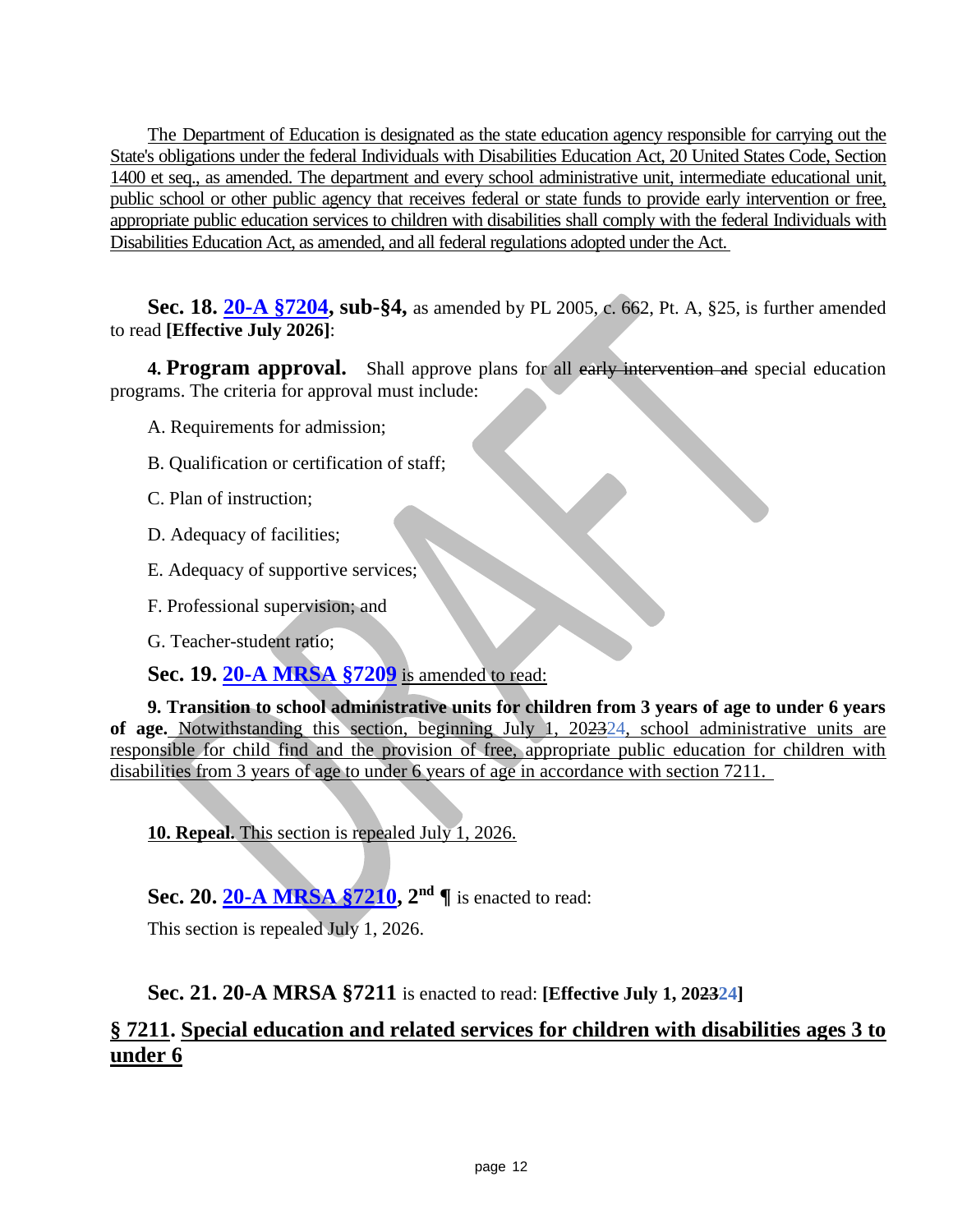Notwithstanding section 7209, beginning July 1, 20234, school administrative units are responsible for child find and the provision of free, appropriate public education for children with disabilities from 3 years of age to under 6 years of age in accordance with this section. Every school administrative unit shall take responsibility for its own resident children whether or not they operate a public preschool program.

**1. Service provision.** School administrative units shall provide services using their own employees or through contracts with public or private providers. School administrative units may contract with the Child Development Services System to provide services until July 1, 2026.

**2. Support.** The department shall provide technical assistance and support to school administrative units to implement the provisions of this section.

**3. Other resources for services.** The department shall make the following other resources for services available for school administrative units:

A. The commissioner shall consider any school administrative unit facility upgrades and renovations necessary for providing special education and related services for children at least 3 years of age and under 6 years of age to have Priority 1 status under the School Revolving Renovation Fund under Title 30-A, section 6006-F.

B. The commissioner shall consider any school administrative unit space necessary for providing early childhood special education and related services for children at least 3 years of age and under 6 years of age as instructional space or regional programs and services space under section 15672, subsection 2-A, paragraph B. Shared space with a community partner is permissible, while meeting the necessary licensing standards for the external spaces.

C. For the purposes of transporting students at least 3 years of age and under 6 years of age pursuant to this section, the commissioner shall include seat belts and car seats as an allowable component for bus purchases pursuant to approvals under chapter 215 and for the purposes of school funding under chapter 606-B.

D. The commissioner shall consider any additional administrative and technical support that would enhance consistent delivery of services to children from three to under 6 years of age.

**4. Funding.** Beginning in fiscal year 2023-2024, a school administrative unit must receive:

A. The public preschool subsidy under Chapter 606-B;

B. For each child with a disability who is three years of age to under 4 years of age, a per-pupil allocation that covers 100% of the cost based on the average of the pupil counts for October 1<sup>st</sup>-of the 2 most recent calendar years prior to the year of funding; and

C. Funding for 100% of the special education and related services costs for a child with a disability.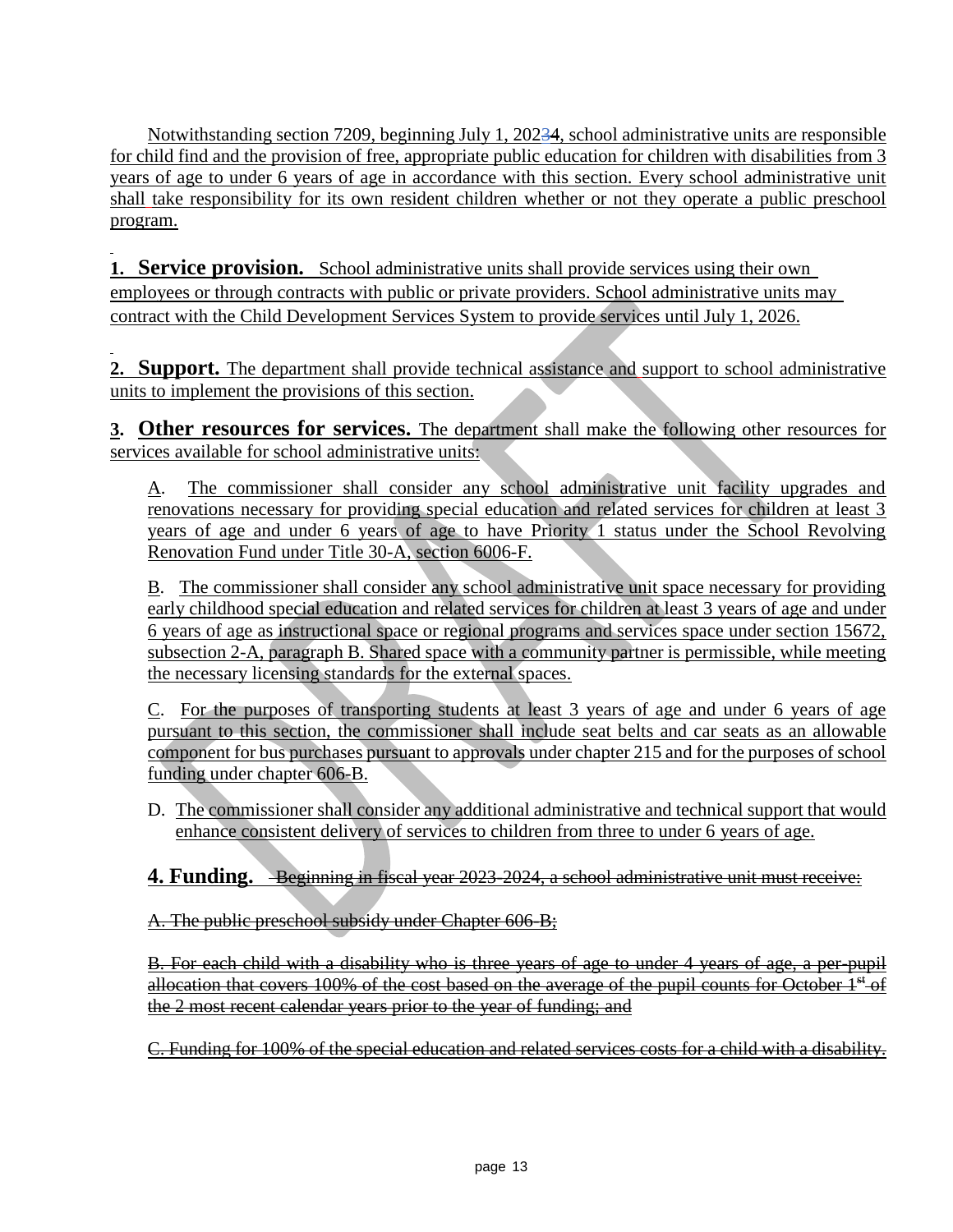Subsidy and funds received pursuant to this subsection may be used by the school administrative unit to provide services through private prekindergarten programs, public-private partnerships or the school administrative unit's public prekindergarten program.

The Department of Education will develop a funding formula for children with IEPs who are ages 3 to under age 6 for review by Joint Committee on Education by January, 2023.

**Sec. 22. [20-A MRSA §7252-A,](https://legislature.maine.gov/legis/statutes/20-A/title20-Asec7252-A.html)** as amended by PL 2005, c. 662, Pt. A, §31, is further amended to read **[Effective July 1, 2026]**:

### **§ 7252-A. Early Intervention; Special education programs; approval**

Early intervention and special Special education programs may be established for the delivery of early intervention and special education services to children with disabilities in accordance with section 7204, subsection 4. An early intervention program may be provided by an intermediate educational unit, an approved private school or a state licensed agency. A special education program may be offered by a school administrative unit, an approved private school or a state licensed agency. All early intervention and special education programs offered by approved private schools or state licensed agencies must:

**1. Supervision.** Be provided under the supervision of the school administrative unit responsible for the education of the child with a disability enrolled in the program;

**2. Description.** Be described in a master contractual agreement between the agency or private school and the commissioner; and

**3. Approval.** (Be approved in advance of the enrollment of any child with a disability.

**Sec. 23. [20-A MRSA §7252-B,](https://legislature.maine.gov/legis/statutes/20-A/title20-Asec7252-B.html)** as amended by PL 2005, c. 662, Pt. A, §32, is further amended to read **[Effective 2022]**:

## **§ 7252-B.Early intervention; Special education services; approval**

The commissioner shall adopt or amend rules to define allowable early intervention and special education services and the qualifications of individuals who provide early intervention or special education services. Each intermediate educational unit, approved private school or state licensed agency providing early intervention services shall submit a report at such time and in such form as the commissioner may require. Each school administrative unit, approved private school or state licensed agency providing special education services shall submit a report at such time and in such form as the commissioner may require.

#### **All Title 22 changes effective 2022, unless otherwise noted:**

**Sec. 24. [22 MRSA §1532,](https://legislature.maine.gov/legis/statutes/22/title22sec1532.html) sub-§2,** as enacted by PL 2013, c. 397, §1, is amended to read:

**2. Referrals.** The department shall in a timely fashion refer newborn infants with confirmed treatable congenital, genetic or metabolic conditions or critical congenital heart disease to the Child Development Services System as defined in Title 20-A, section 7001, subsection 1-AState's intermediate educational unit established in Title 20-A, Part 4, subpart 1. The department shall in a timely fashion refer a newborn infant to the Child Development Services SystemState's intermediate educational unit if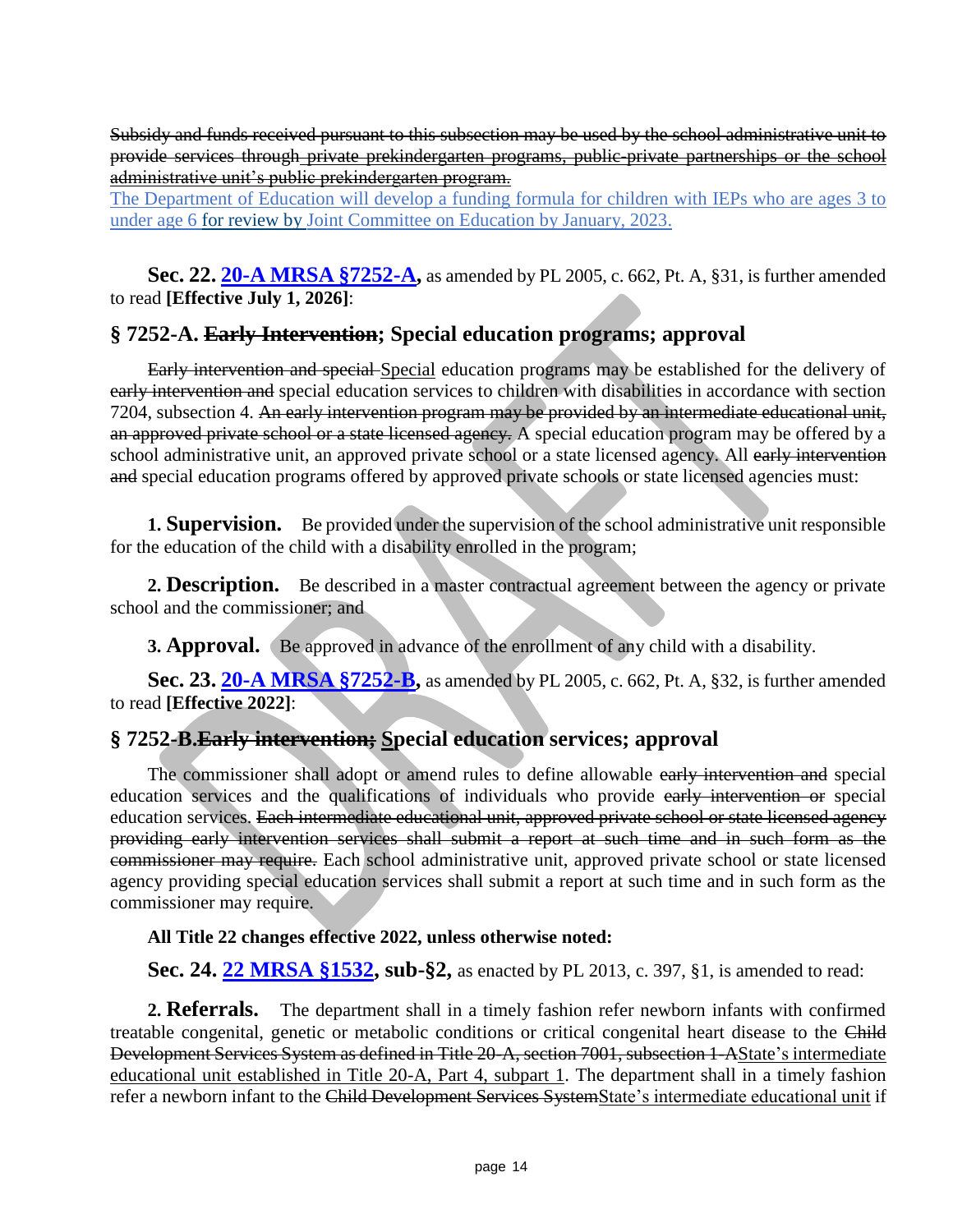at least 6 months have passed since an initial positive test result of a treatable congenital, genetic or metabolic condition without the specific nature of the condition having been confirmed. The department and the Department of Education shall execute an interagency agreement to facilitate all referrals made pursuant to this section. In accordance with the interagency agreement, the Department of Education shall offer a single point of contact for the Department of Health and Human Services to use in making referrals. Also in accordance with the interagency agreement, the Child Development Services SystemState's intermediate educational unit may make direct contact with the families who are referred. The referrals may be made electronically. For purposes of quality assurance and improvement, the Child Development Services SystemState's intermediate educational unit shall supply aggregate data to the department at least annually on the numbers of children referred to the Child Development Services SystemState's intermediate educational unit under this section who were found eligible and ineligible for early intervention services. The department shall supply data at least annually to the Child Development Services SystemState's intermediate educational unit on how many children in the newborn blood spot screening program as established by rule of the department under section 1533, subsection 2, paragraph G were screened and how many were found to have a disorder.

**Sec. 25. [22 MRSA §3174-PP,](https://legislature.maine.gov/legis/statutes/22/title22sec3174-PP.html)** as enacted by PL 2009, c. 643, §1, is amended to read:

## **§ 3174-PP. Medicaid reimbursement for eligible services provided through school administrative units**

**1. Consultation.** Prior to adopting or amending any rule that pertains to the administration of a program of Medicaid coverage established by the department pursuant to this chapter for services that qualify for reimbursement and are provided through the auspices of the Child Development Services System andState's intermediate educational unit and school administrative units in accordance with the federal Individuals with Disabilities Education Act, 20 United States Code, Section 1400 et seq., the Office of MaineCare Services shall consult with the following interested parties on the proposed adoption or amendment of rules:

A. The Commissioner of Education or the commissioner's designee;

B. The Executive Director of the Maine School Management Association or the executive director's designee;

C. The executive director of a statewide organization of administrators of services for children with disabilities or the executive director's designee;

D. The executive director of a statewide organization for disability rights or the executive director's designee; and

E. The Executive Director of the Maine Developmental Disabilities Council or the executive director's designee.

**2. Monthly report.** The Office of MaineCare Services shall prepare and submit at the beginning of each month a report that includes a detailed statement of the status of any proposed adoption or amendment of rules that pertain to the Medicaid programs specified in subsection 1 to the joint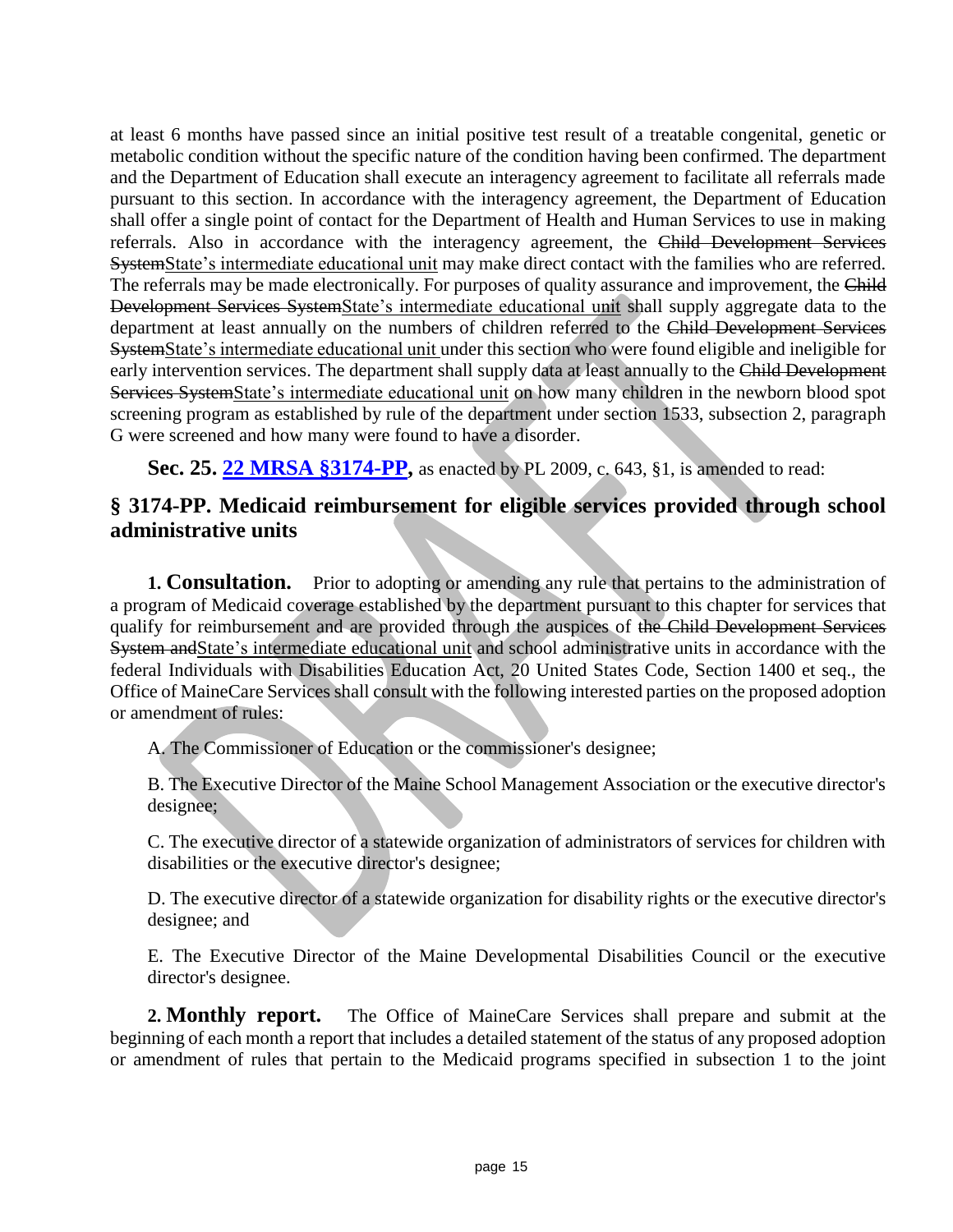standing committee of the Legislature having jurisdiction over education matters and the joint standing committee of the Legislature having jurisdiction over health and human services matters.

**Sec. 26. [22 MRSA §8301-A,](https://legislature.maine.gov/legis/statutes/22/title22sec8301-A.html) sub-§1-A, ¶B,** as amended by PL 2009, c. 211, Pt. B, §20, is further amended to read **[Effective July 1, 2026]**:

B. "Child care facility" means a child care center, small child care facility or nursery school. "Child care facility" does not include a facility operated by a family child care provider, a youth camp licensed under section 2495, programs offering instruction to children for the purpose of teaching a skill such as karate, dance or basketball, a formal public or private school in the nature of a kindergarten or elementary or secondary school approved by the Commissioner of Education in accordance with Title 20-A or a private school recognized by the Department of Education as a provider of equivalent instruction for the purpose of compulsory school attendance. Any program for children under 5 years of age that is located in a private school and programs that contract with one or more Child Development Services System sites areis required to be licensed as a child care facility.

**Sec. 27. [22 MRSA §8824,](https://legislature.maine.gov/legis/statutes/22/title22sec8824.html) sub-§1-A,** as amended by PL 2007, c. 695, Pt. A, §28, is further amended to read:

**1-A. Referral to Department of Education.** The department shall adopt rules according to which it shall in a timely fashion refer children identified in subsection 1 as having a high likelihood of having a hearing impairment to the Child Development Services SystemState's intermediate educational unit. The rules must also describe the timetables under which the department shall refer to the Child Development Services SystemState's intermediate educational unit children identified by the department in accordance with subsection 1 as having possible hearing impairment but for whom hearing impairment has been neither confirmed nor disconfirmed by 6 months of age. The Department of Education and the Department of Health and Human Services shall execute an interagency agreement to facilitate the referrals in this subsection. In accordance with the interagency agreement, the Department of Education shall offer a single point of contact for the Department of Health and Human Services to use in making referrals. Also in accordance with the interagency agreement, the Child Development Services SystemState's intermediate educational unit may make direct contact with the families who are referred. The referrals may take place electronically. For purposes of quality assurance and improvement, the Child Development Services SystemState's intermediate educational unit shall supply to the Department of Health and Human Services aggregate data at least annually on the number of children referred under this subsection who are found eligible for early intervention services and on the number of children found not eligible for early intervention services.

**Sec. 28. [22 MRSA §8943,](https://legislature.maine.gov/legis/statutes/22/title22sec8943.html)** as amended by PL 2007, c. 450, Pt. A, §9, is further amended to read:

#### **§ 8943.Central registry**

The department shall establish and maintain a central registry for cases of birth defects to accomplish the purposes of this chapter and facilitate research on birth defects. The submission of information to and distribution of information from the central registry are subject to the requirements of this chapter and other provisions of law. Information that directly or indirectly identifies individual persons contained within the registry is confidential and must be distributed from the registry in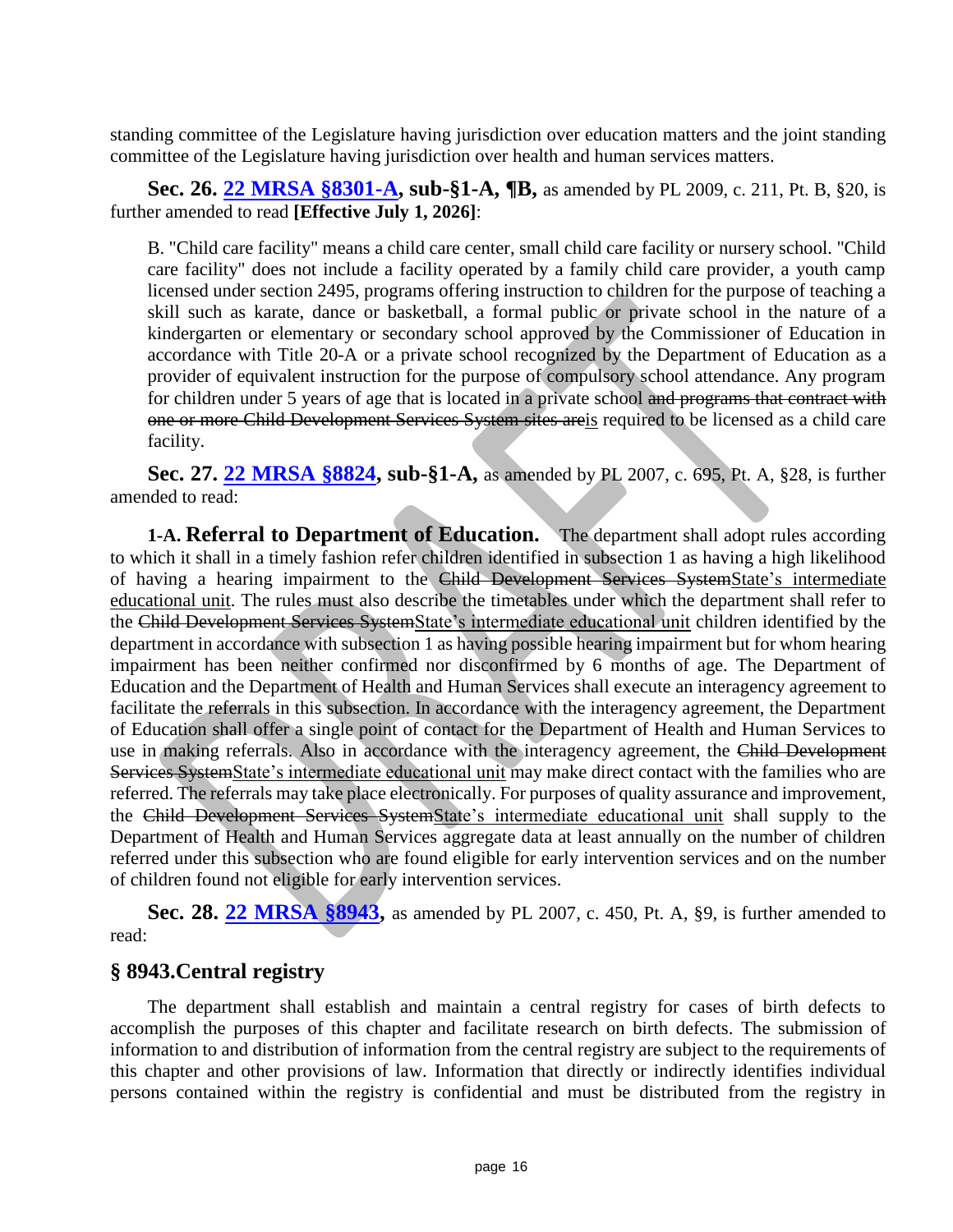accordance with rules adopted by the department. The department shall adopt rules according to which it will in a timely fashion refer to the Child Development Services SystemState's intermediate educational unit children with confirmed birth defects who may be eligible for early intervention. The department and the Department of Education shall execute an interagency agreement to facilitate the referrals under this section. In accordance with the interagency agreement, the Department of Education shall offer a single point of contact for the Department of Health and Human Services to use in making referrals. Also in accordance with the interagency agreement, the Child Development Services SystemState's intermediate educational unit may make direct contact with the families who are referred. The referrals may take place electronically. For purposes of quality assurance and improvement, the Child Development Services SystemState's intermediate educational unit shall supply to the department aggregate data at least annually on the number of children referred under this section who were found eligible for early intervention services and on the number of children found not eligible for early intervention services. In addition, the department shall supply data at least annually to the Child Development Services SystemState's intermediate educational unit on how many children had data entered into the registry. For a child whose parent or legal guardian objects on the basis of sincerely held religious belief, the department may not require the reporting of information about that child to the central registry or enter into the central registry information regarding birth defects of that child.

**Sec. 29. Transition provisions.** The following provisions govern the transition of responsibility for providing special education and related services to children with disabilities who are at least 3 years of age and under 6 years of age from the Child Development Services System to the school administrative units of residence and the closure of the Child Development Services System.

**1. Responsibility for children with disabilities from age three to under age six.** Notwithstanding the Maine Revised Statutes, Title 20-A, section 7209, subsection 3-A, the school administrative unit of residence is responsible for providing child find and special education and related services to children with disabilities at least 3 years of age and under 6 years of age on July 1, 20234.

**2. Regional sites.** The Department of Education shall adjust the Child Development Services System regional sites as necessary based on the school administrative units' capacity to serve students. As of July 1, 20234, the Child Development Services System will no longer be responsible for the provision of early childhood special education services to children with disabilities but will remain available to serve as a provider for the school administrative units until July 1, 2026.

**3. Funds.** The funds appropriated to the Child Development Services System, state intermediate educational unit for Part B, Section 619 services may be reallocated as necessary to the school administrative units effective July 1, 20234 through a reimbursement model.

**4. Child Development Services System.** The Department shall ensure that any transition issues relating to the elimination of the Child Development Services System by July 1, 2026 are addressed.

**5. Funding mechanism.** The department shall develop a funding mechanism for the SIEU to be in place on or before July 1, 2026, which includes maximizing insurance billing for private insurance and MaineCare.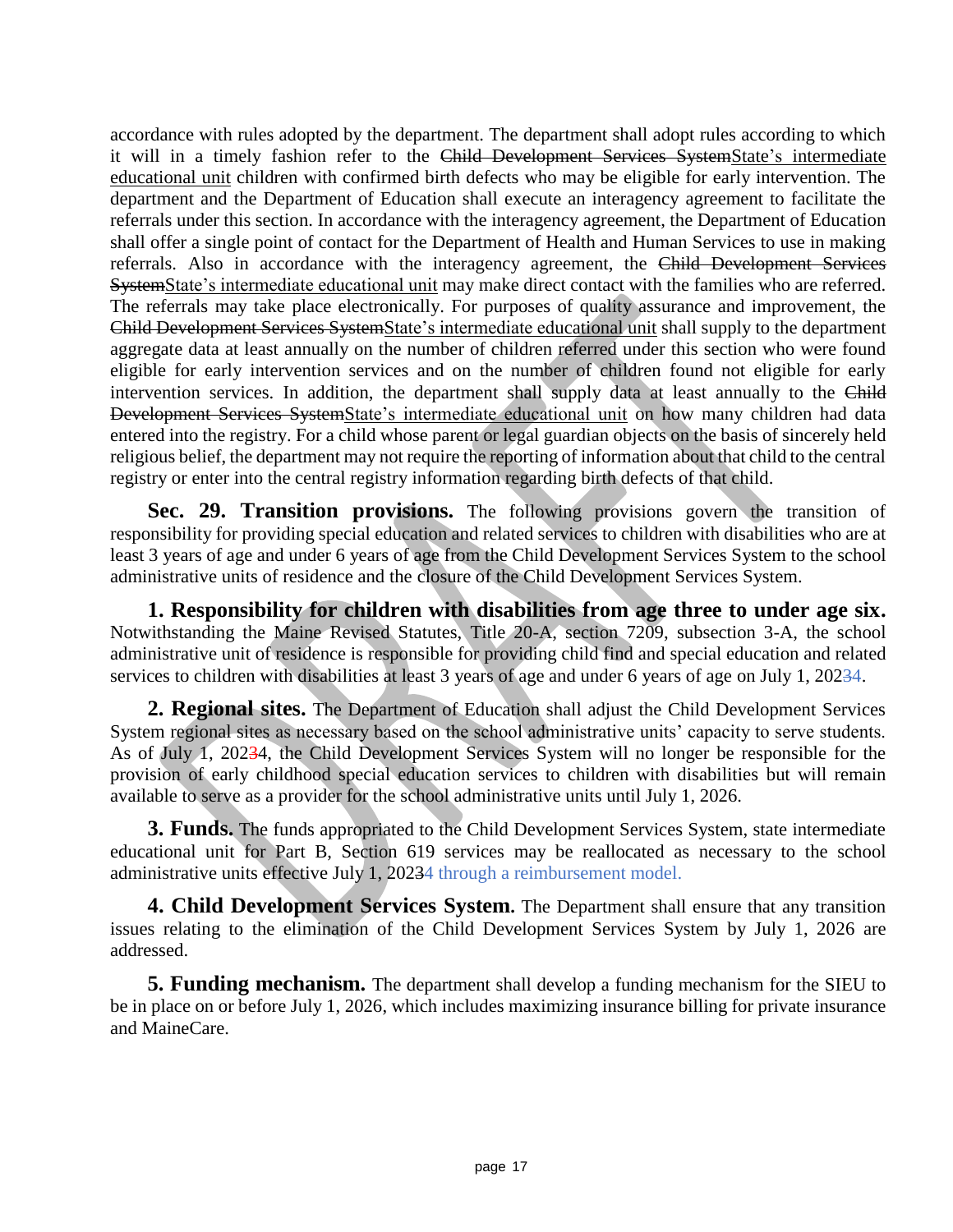**6. Compensatory services.** The department shall pay 100% of costs for compensatory services for children with a disability from three years of age to under 6 years of age who have been underserved through the independent education unit model in for fiscal years 2024-2025 and 2025-2026.

**7. Budget.** The department shall develop a budget to include costs for school administrative units to serve children with disabilities at least 3 years of age and under 6 years of age.

**8. Total cost.** The department shall develop a projection of the total cost for each year of the transition and the anticipated total cost for each year after the transition.

**6. Infants and toddlers with disabilities.** On July 1, 2026, the responsibility for early intervention services for infants and toddlers with disabilities transfers from the Child Development Services System to the Board of the State Intermediate Educational Unit.

**7. Positions.** Child Development Services System positions must be eliminated on or before July 1, 2026. Part C employees shall be transferred to the State Intermediate Educational Unit on July 1, 2026. CDS Part B employees shall be offered the following beginning July 1, 2022:

1. Career counseling through the Department of Labor;

2. Coursework and expedited certification pathways to obtain certification in early childhood special education;

3. Retraining in early intervention services to serve in the State Intermediate Educational Unit; and

4. Retirement options.

**9. MePERS one-time election.** A CDS employee who transfers from CDS to a School Administrative Unit between July 1, 2022 and July 1, 2026, may, within 30 days of the transfer, make a one-time election to remain in Social Security or move into MePERS. MePERS shall establish a definition as necessary for employees under this section, and shall create a participating local district plan for employees who do not meet the definition of "teacher."

**9**. **Early Adopters** Prior to July 1, 2023, SAUs providing special education and related services for children ages 3 to under age 6 are reimbursed at 100% by CDS for the costs of these services. Beginning July 1, 2023, SAUs providing special education and related services to children at least 3 to under age 6 will receive 100% reimbursement for these costs directly from Maine DOE. SAUs assuming this responsibility prior to July 1, 2024 will be considered early adopters. The Department will provide financial supports for early adopters, including first-year start-up funds from available state and federal resources as well as reallocation of available Child Development Services System funds. Support may also include paying the cost of administrative support approved by the department. All supports contained in §7211(3) apply.

**8.10 Report to the Joint Committee on Education and Cultural Affairs.** No later than February 1, 2023, and annually thereafter until the transition is complete, the Department of Education shall submit a report to the Joint Committee on Education and Cultural Affairs on the transition of the provision of services to eligible children birth to under age 6.

**Sec. 30. Rulemaking.** The Department of Education shall adopt rules to implement this Act. Rules adopted pursuant to this section are major substantive rules as defined in the Maine Revised